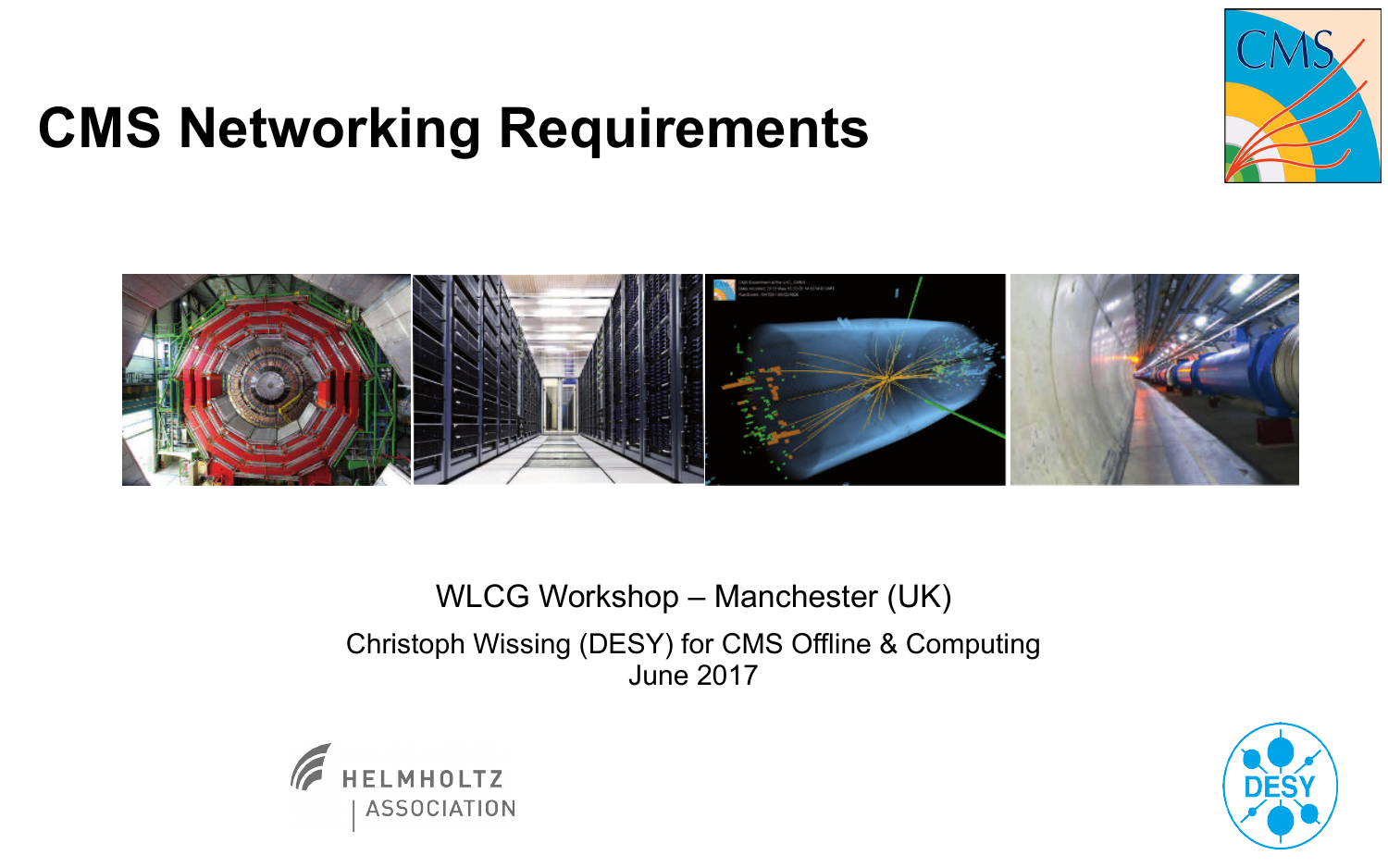## **I/O Demands of CMS Workflow Types**



| <b>Workflow Type</b>      | <b>GEN-SIM</b> | DIGI (ClassicPU) | DIGI (PreMixing) | <b>RECO</b>  | Analysis            |
|---------------------------|----------------|------------------|------------------|--------------|---------------------|
| <b>Typical Input Rate</b> | negligible     | 5MB/s/core       | 0.5MB/s/core     | 0.1MB/s/core | $\sim$ 0.5MB/s/core |

- GEN-SIM: Completely CPU limited
- > DIGI
	- Classical mixing: Pile-up events (PU) mixed in as required
		- > Very I/O demanding, particularly for high PU conditions
		- > Flexible: Can produce 'any' PU distribution
	- PreMixing: Prepared library with already premixed pile-up events
		- > Much lighter I/O requirements
		- > Needs one storage intense library (O(100s TB) per PU scenario
- > RECO: Moderate I/O demands
- > Analysis: Can vary by orders of magnitude
- > Output rate is typically very moderate O(0.05MB/s/core)

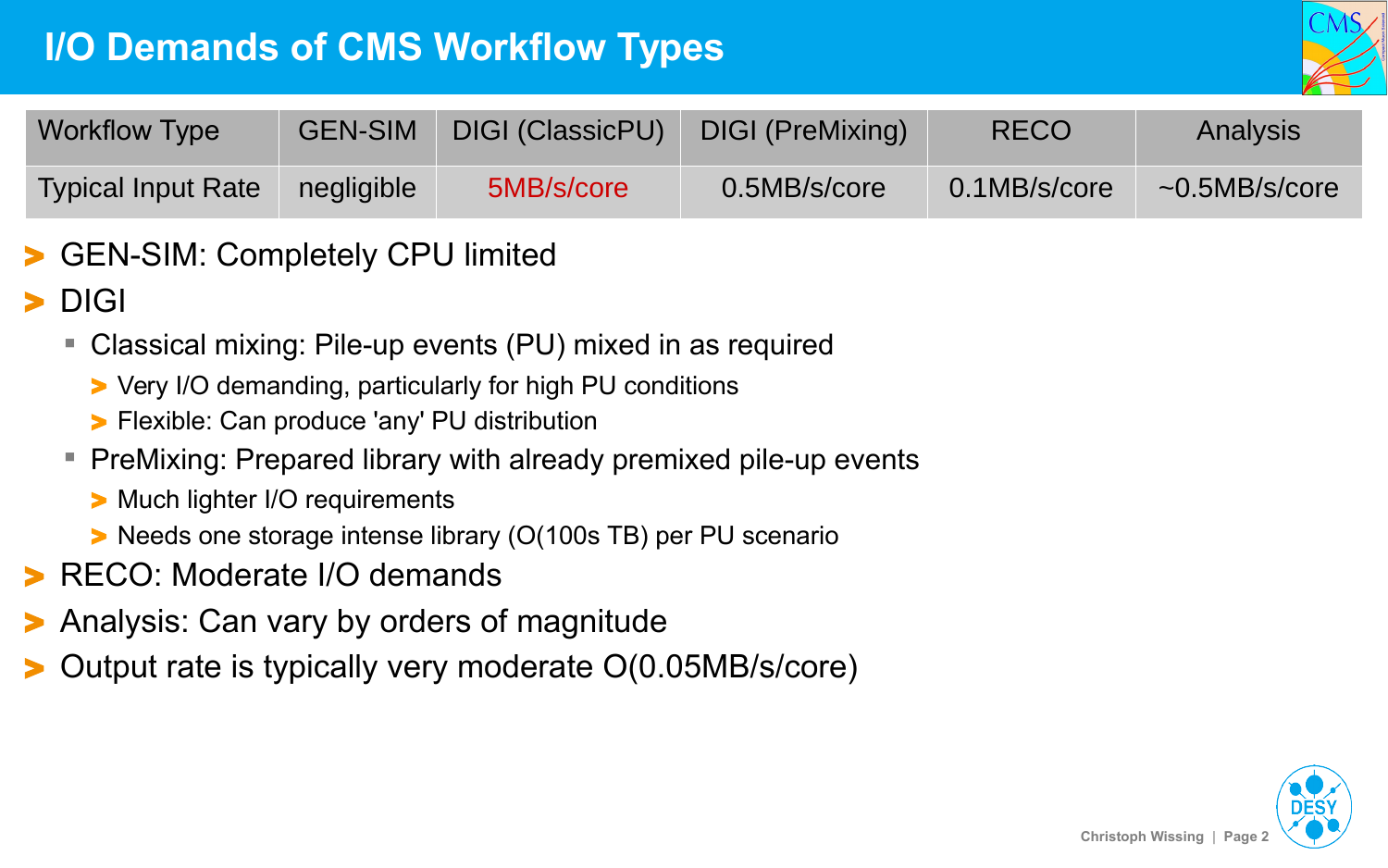### **Tier-2 Network Infrastructure and Capacity**

- > Some observations from an incomplete survey among the CMS Tier-2 early 2017
- > Typical US Tier-2
	- 100Gbit/s WAN connectivity, similar LAN connectivity
	- $\sim$  6-10k (HT) CPU cores,  $\sim$ 3PB storage
	- CMS-only sites allowing OSG VO opportunistically
- > European & Asian Tier-2
	- 10-20Gbit/s WAN connectivity, similar LAN connectivity
		- > Several have less
	- **Large spread in size**
	- **Some (larger) sites are shared among** bigger VOs

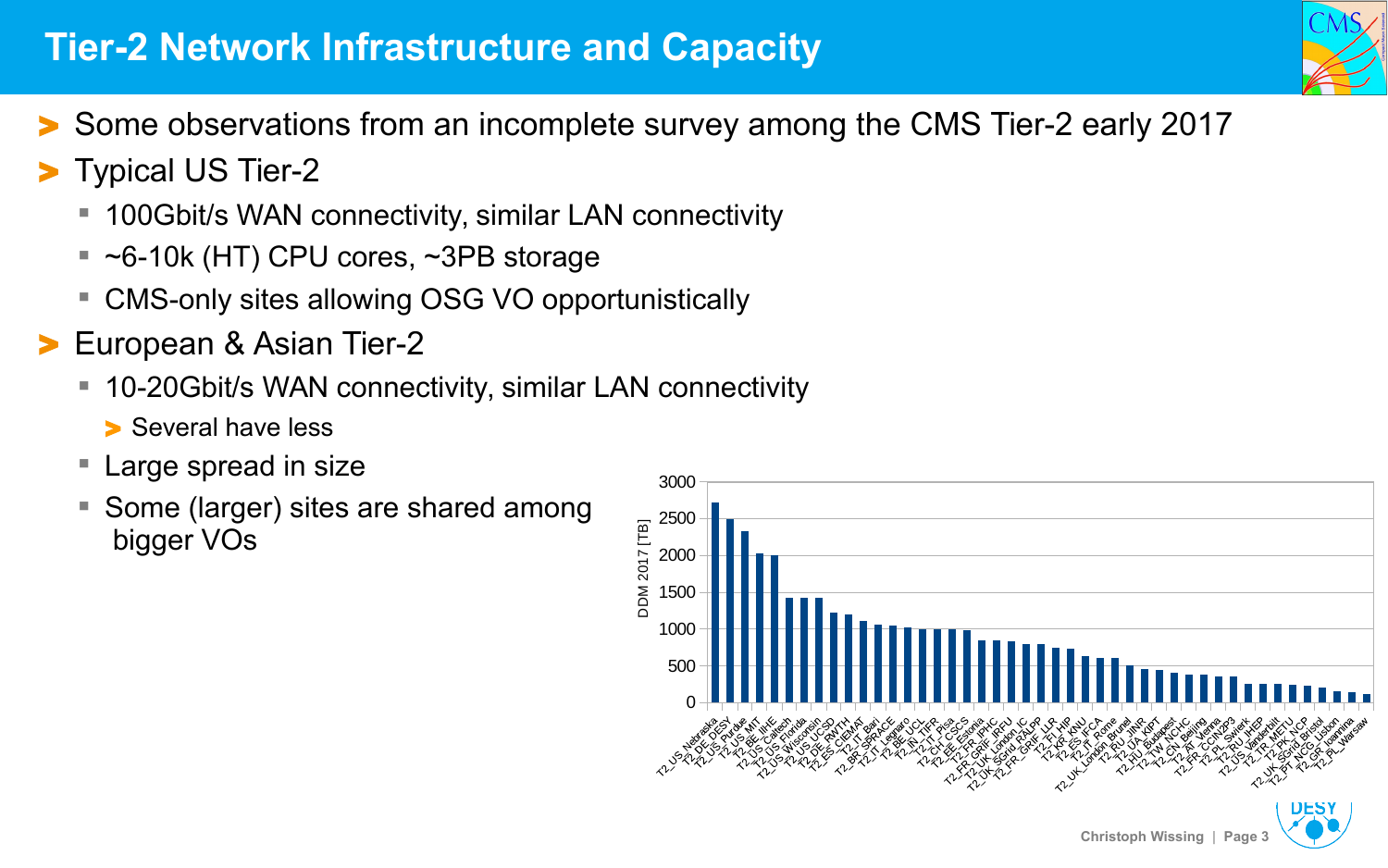- All centrally managed workflows except Classical mixing can be executed with remote access
	- Typically 15% of core-hours are spent in production jobs with non-local data
- > Fraction of Analysis jobs with remote data access varies between ~10% and 30%
- File opening sequence
	- Always attempt "local" open (for some special places "local" is not strictly local)
	- **If local open failed attempt to open via Federation in Region** 
		- > In France and Italy an open via a National Federation is attempted before the Region
		- > UK and Spain also planning for a National Federation
	- **If still failed attempt to open via Global Federation**
- > Presently CMS has two Regions: US region and Europe/Asia
- > Xrootd client in CMSSW tries to distribute file opens according to measured speed
- Actual amount of remote reads at a site difficult to predict and to steer
- Scheduling prefers sites with having data locally
- > On average 10% CPU efficiency decrease for remote read compared to local read

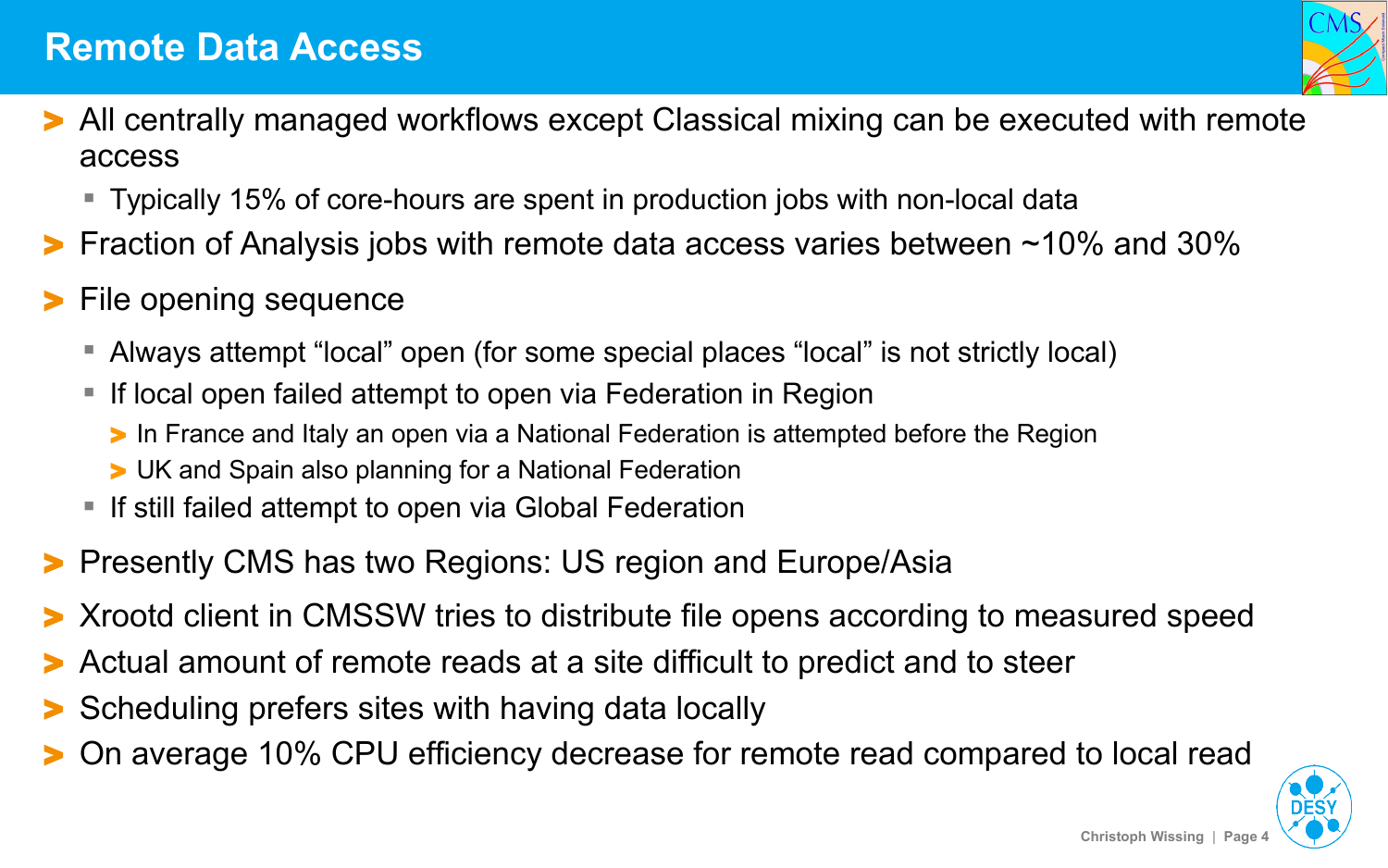#### **Requirements**



- > Network requirements scale (to first order) with CPU availability
	- 5MB/s/core would satisfy most demanding workflow but appears not affordable for large sites
	- Commissioning for 1-2MB/s/core should be the target for LAN capacity
	- A few thousand remote connections of  $\sim$ 0.5MB/s can be expected (for sites with sizable storage)
- > "Full" Tier-2: Many CPUs and large disk capacity
	- Some 10Gbit/s or 100Gbit/s for both LAN and WAN are advisable for sites with several 1000 cores
- > "CPU-rich" Tier-2: Disk storage for caching only
	- CMS has no experiences with such a site (yet)
	- Mainly the same targets like for the "full" T2 apply
		- > 1-2MB/s/core for LAN (reading from cache)
		- > "Good" WAN connectivity (Some 10Gbit/s or more) for filling the cache or reading in (directly) from remote
- > "Disk-rich" Tier-2: More storage than average, perhaps hosting disk for co-located CPU only site
	- Good WAN connection even more important
- "Disk-poor" Tier-2: Rather similar to "CPU-rich"



**Christoph Wissing** | **Page 5**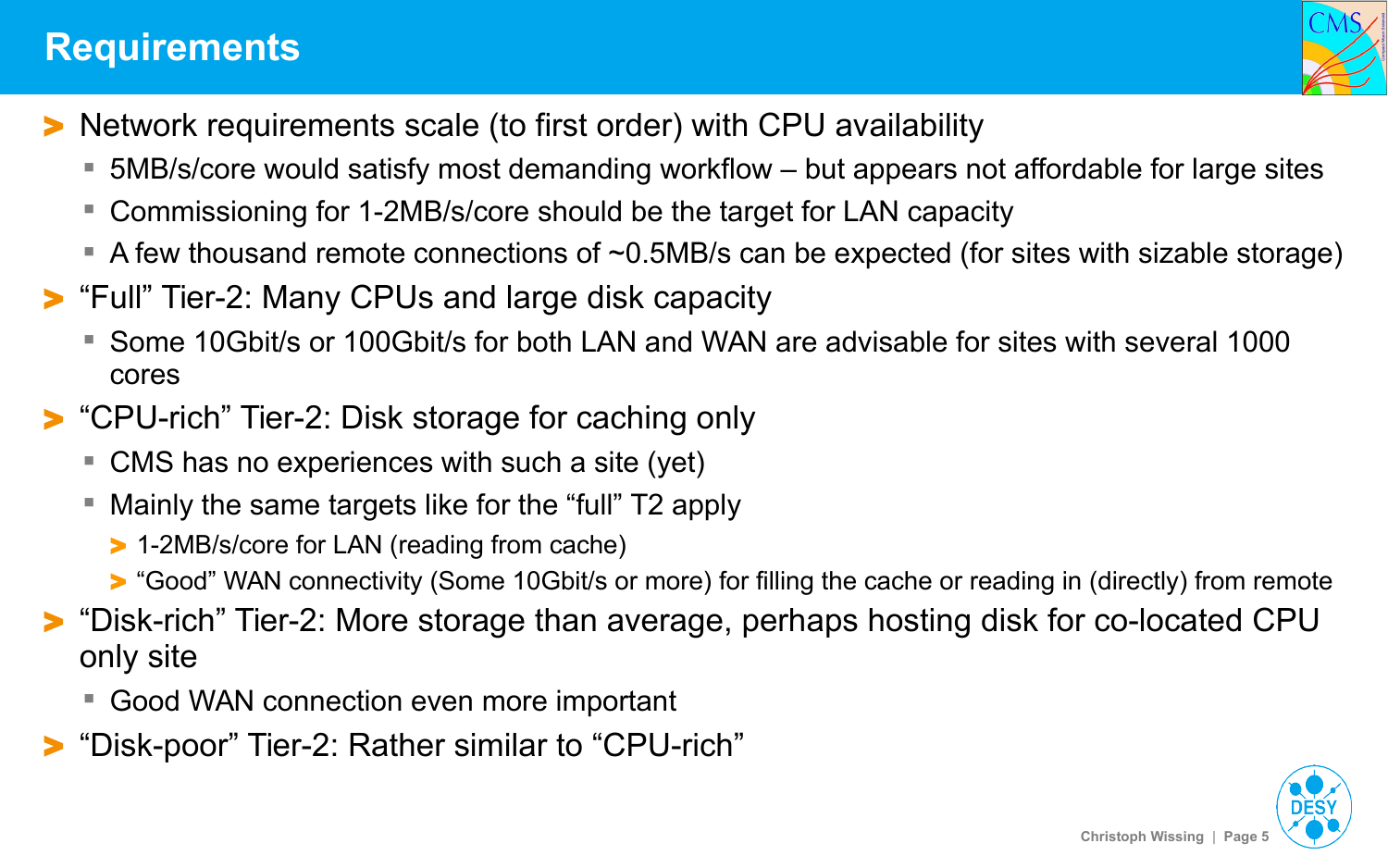#### **Disk-less Tier-2**



- > The "extreme": T2 CH CERN HLT
	- (up to) ~12000 CPU cores, any data access from CMS EOS instance at CERN
	- 60 Gbit/s dedicated link between CMS cavern (at Cessy) and CERN computer center
	- Used routinely
- > Do not know of firm plans to make a larger Tier-2 resource disk-less
- Have a number of disk-less resources and expect more
	- Cloud extensions
		- > Well known HEPCloud extending FNAL
		- > Recently used an Indian Tier-3 Cloud (loosely) coupled to the existing Tier-2 at TIFR
	- Examples of co-located CPU resources
		- > Tier-3 in Omaha (co-located to T2 in Nebraska), HPC resources at CSCS (which is a T2), ...
	- CMS UK community working towards disk-less Tier-3s
		- > Note: UK CMS Tier-3s are typically ATLAS Tier-2s
- > Success relies on powerful connectivity



**Christoph Wissing** | **Page 6**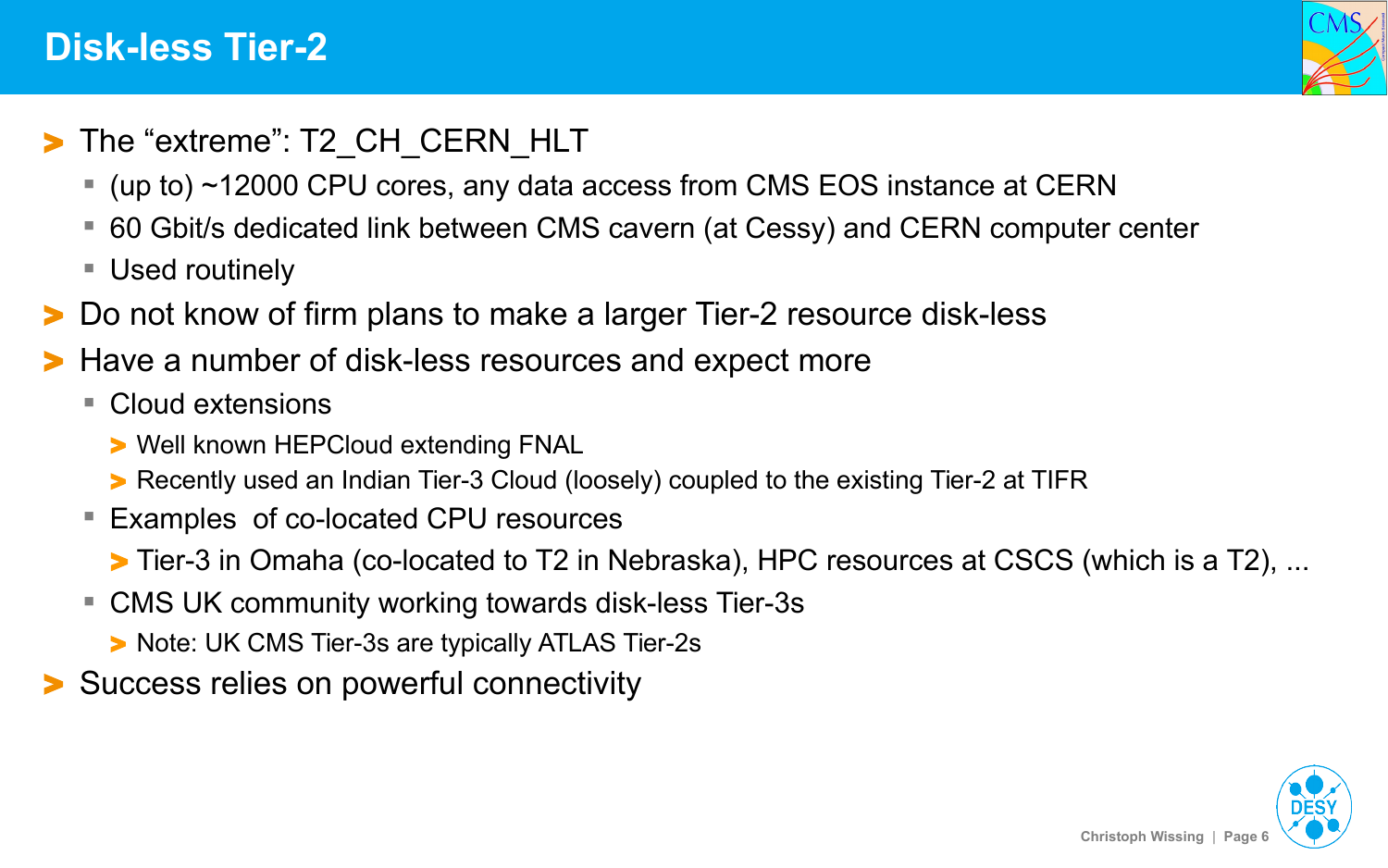

- Network and IO demand are not (yet) part of the CMS job scheduling
	- Managed to run IO-intense workflows into complete failure, when thousands were running at one site
		- > Mitigation: Avoid certain types of workflows at some large sides
	- Heavy remote access reached (safe self-protecting) limits of storage systems at some sites
		- > Difficult to mitigate: Run less workflows with remote access, create additional replicas
		- > SE protection mechanisms employing better metrics than just number of TCP connections
- > Submission Infrastructure team is investigating options with HTCondor developers
	- Dedicated high-IO slot(s) per multi-core pilot
		- > In use already for IO-intense merging in the Tier-0 and Nebraska
	- Side wide limits for high-IO slots
	- Most challenging: Consideration of remote IO in scheduling

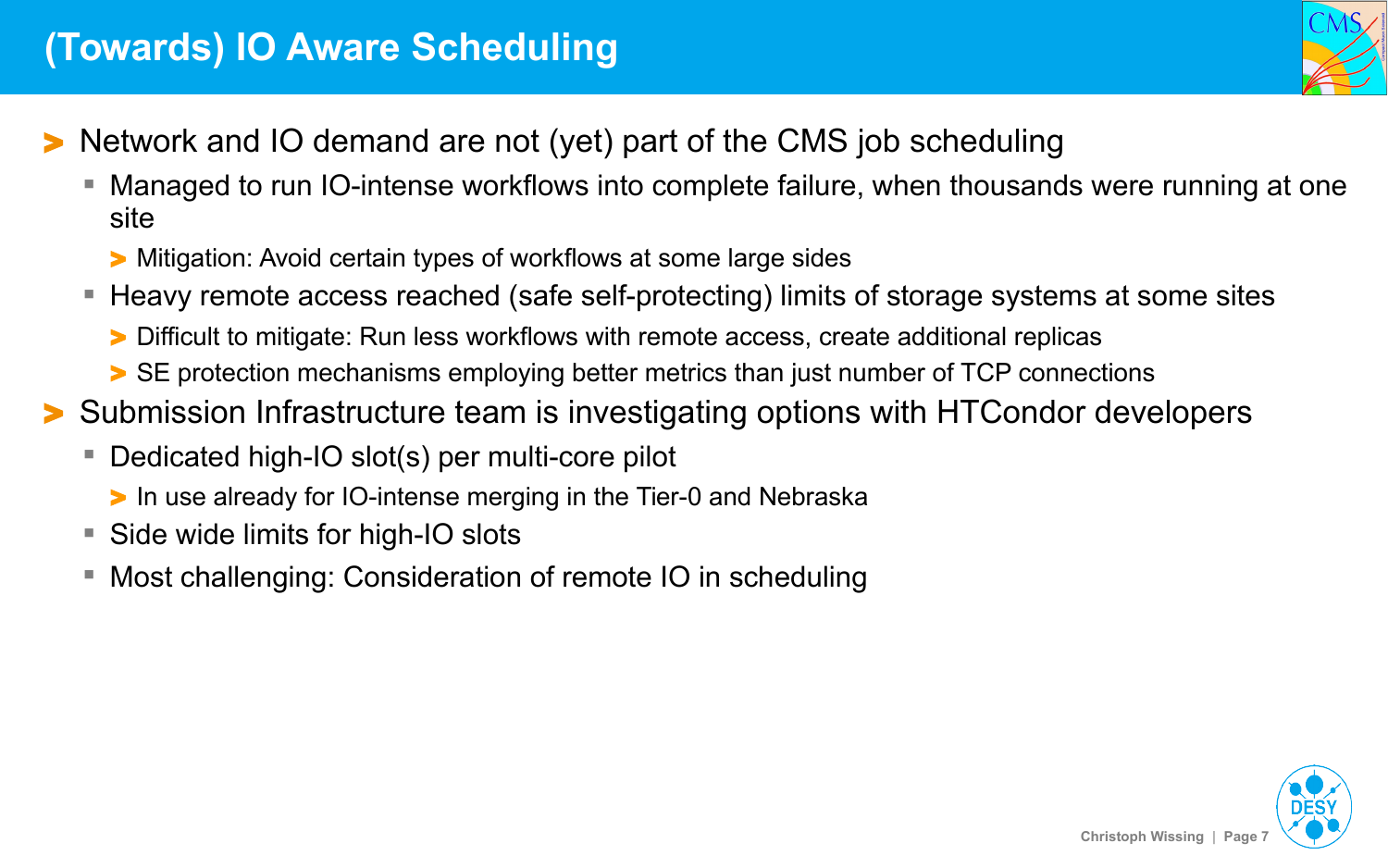#### **Network Monitoring**

- > Currently very limited usage of network monitoring service by CMS
	- Phedex: Routing decision based on internal success and throughput measurements
	- Limited development capacity in CMS to employ existing monitoring systems
- Wish list
	- Some feature (might) exist already
	- Capacity of a network link
	- **Present utilization of a network link**
	- Load reporting of storage systems
		- > Experiences show limitations are often not the network work links, but the IO capability of a storage system
		- > Could profit from consistent metrics across storage technologies